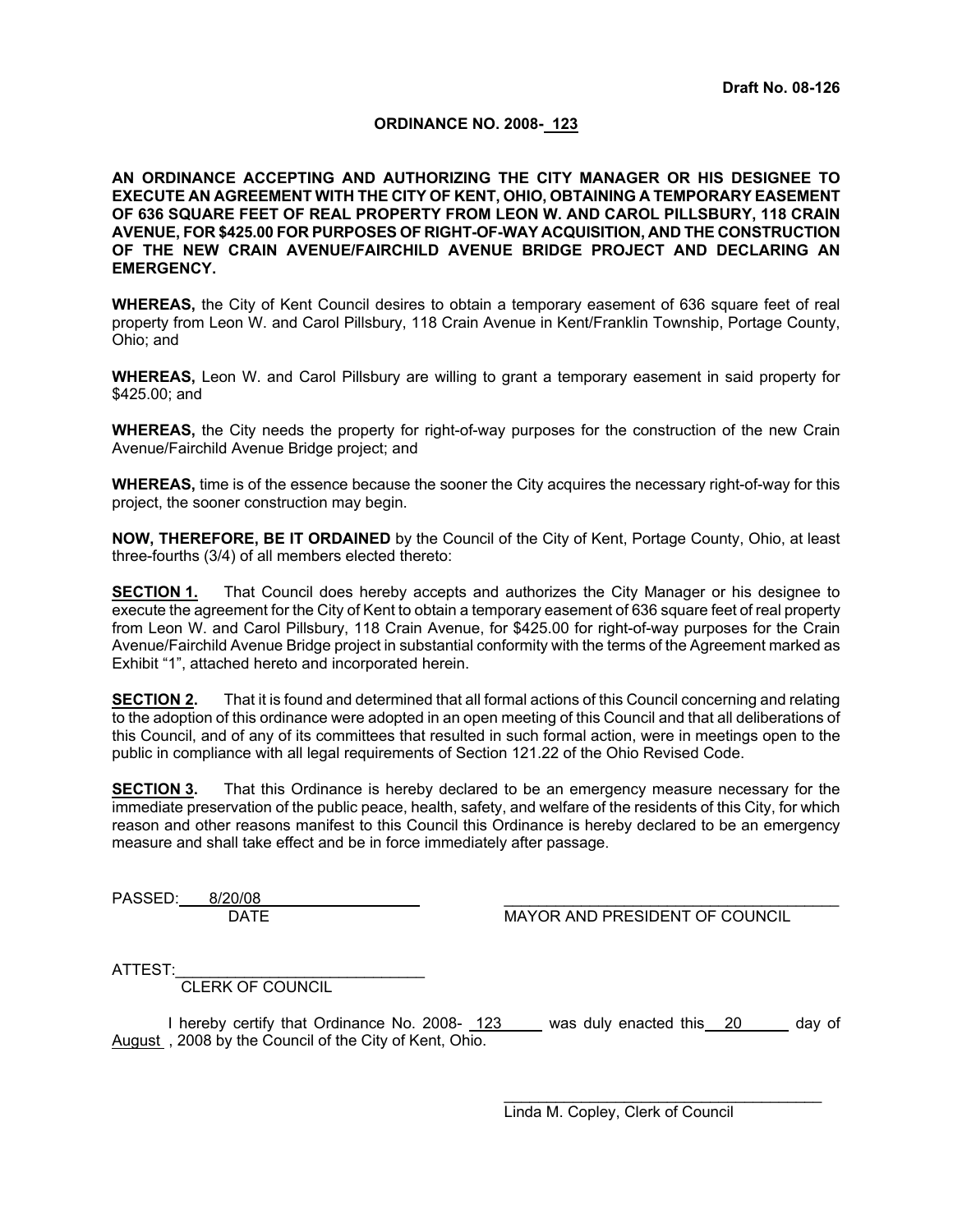# **PARCEL 62-T POR-CRAIN AVENUE TEMPORARY EASEMENT FOR THE PURPOSE OF PERFORMING THE WORK NECESSARY TO RECONSTRUCT DRIVE AND COMPLETE GRADING FOR APPROXIMATELY 24 MONTHS FROM DATE OF ENTRY BY THE STATE OF OHIO, DEPARTMENT OF TRANSPORTATION**

### **[Surveyor's description of the premises follows]**

 Situated in the City of Kent, County of Portage and State of Ohio, being part of Lot 31 of Original Franklin Township, T-3-N, R-9-W, being a parcel of land lying on the right side of the centerline of rightof-way of Crain Avenue (60 feet), as shown on the POR-CRAIN AVENUE plans made for the City of Kent, Ohio by ARCADIS G & M of Ohio, Inc. and as recorded in Reception Number of the records of Portage County, Ohio and being located within the following described points in the

boundary thereof:

 Commencing at a bolt found at the intersection of the westerly line of Original Lot 31 and the centerline of right-of-way of Crain Avenue (60 feet) at Station 99+66.63 on the centerline of right-of-way of Crain Avenue;

 Thence **South 65° 24' 53" East 227.34'** along the centerline of right-of-way of Crain Avenue to Station 101+93.97 on the centerline of right-of-way of said Crain Avenue;

 Thence **South 24° 35' 07" West 30.00'** perpendicular from the centerline of right-of-way line of Crain Avenue to the northwest corner of a parcel of land now or formerly owned by Leon W. Pillsbury, III and Carol Pillsbury (Grantors) recorded in Volume 506, Page 660 at Station 101+93.97, 30.00' right of the centerline of right-of-way of said Crain Avenue; also being the TRUE PLACE OF BEGINNING of the temporary easement herein described:

- 1. Thence **South 65° 24' 53" East 50.00'** along the southerly right-of-way line of Crain Avenue to the easterly property line of said Pillsbury parcel to Station 102+43.97, 30.00' right of the centerline of Crain Avenue, witness a 5/8" iron pipe found at Station 102+43.97, 30.21' right of the centerline of Crain Avenue;
- 2. Thence **South 16° 32' 58" West 13.50'** along the easterly property line of said Pillsbury parcel to Station 102+45.86, 43.37' right of the centerline of Crain Avenue;
- 3. Thence **North 63° 51' 51" West 50.54'** through said Pillsbury parcel to the westerly property line of said parcel to Station 101+95.31, 42.00' right of the centerline of Crain Avenue;
- 4. Thence **North 18° 06' 23" East 12.08'** along the westerly property line of said Pillsbury parcel to the TRUE PLACE OF BEGINNING.

 The above described parcel contains 636 square feet of land, which includes 0 square feet in the present road occupied, resulting in a net take of 636 square feet of land of which is contained within Portage County Auditor's Permanent Parcel Number 170312200208 and subject to all legal highways and easements of record.

 This description was prepared by Angela M. Metz, E.I. in December 2006 under the direct supervision of Charles A. Hauber, Registered Surveyor Number 8034 and is based on a field survey performed by Finkbeiner, Pettis & Strout, Inc. (now known as ARCADIS G & M of Ohio, Inc.) in 2004 under the direction and supervision of Michael E. Durbin, Registered Surveyor Number 7528.

Bearings in this description are based on the Ohio Coordinate System, NAD83(86), North Zone.